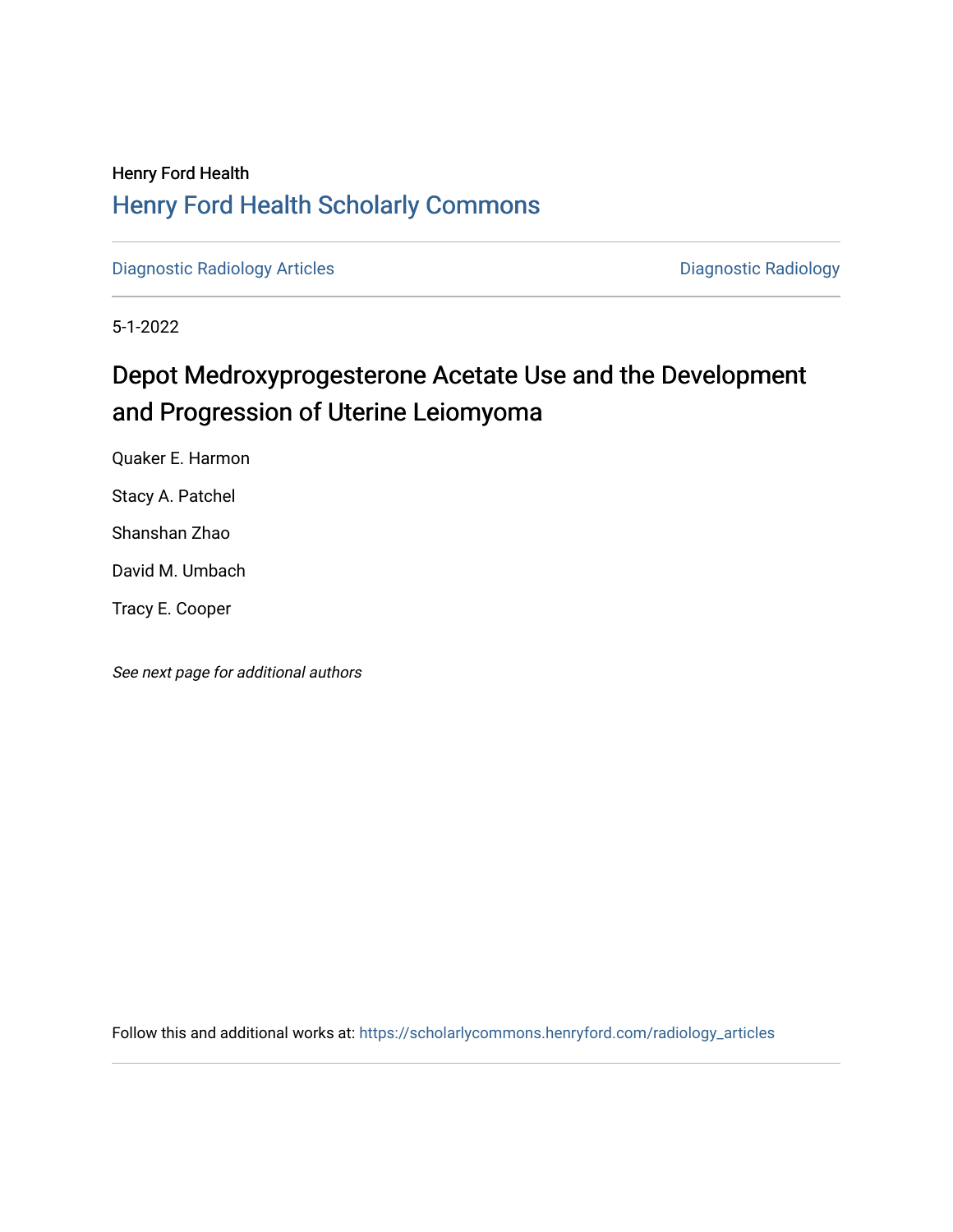## Authors

Quaker E. Harmon, Stacy A. Patchel, Shanshan Zhao, David M. Umbach, Tracy E. Cooper, and Donna D. **Baird**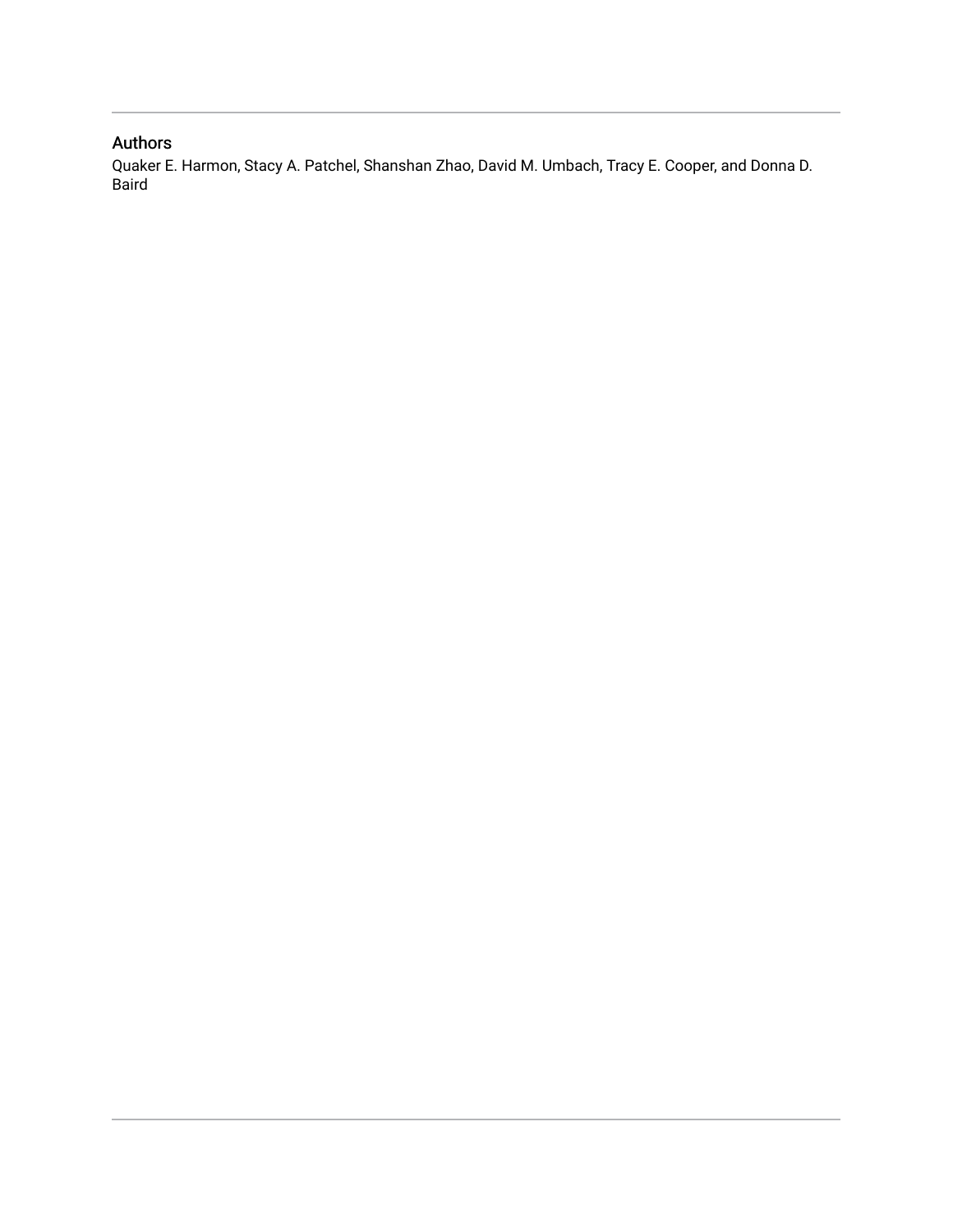## **OPEN**

# Depot Medroxyprogesterone Acetate Use and the Development and Progression of Uterine Leiomyoma

Quaker E. Harmon, MD, PhD, Stacy A. Patchel, MPH, Shanshan Zhao, PhD, David M. Umbach, PhD, Tracy E. Cooper, RDMS, and Donna D. Baird, PhD

OBJECTIVE: Investigate the association between use of depot medroxyprogesterone acetate (DMPA) (an injectable progestin-only contraceptive) and leiomyoma development.

METHODS: We conducted a cohort study in the Detroit, Michigan, area that involved four clinic visits at 20-month intervals over 5 years (2010–2018) and used a standardized ultrasonography protocol to prospectively measure leiomyomas 0.5 cm or more in diameter. Participants were 1,693 self-identified Black women aged 23–35 years

Presented at the 33rd Annual Meeting of the Society for Perinatal and Pediatric Epidemiologic Research, held virtually, December 15, 2020; and at the Annual Meeting of the Society for Epidemiologic Research, held virtually, December 16– 18, 2020.

The NIH had no role in the design and conduct of the study; collection, management, analysis, and interpretation of the data; preparation of the manuscript; and decision to submit the manuscript for publication. This manuscript did undergo internal review at NIEHS prior to submission.

The authors thank Drs. Allen Wilcox, Carmen Williams, and William Catherino for helpful comments on a prior draft of this paper.

Each author has confirmed compliance with the journal's requirements for authorship.

Corresponding author: Quaker E Harmon, Epidemiology Branch, National Institute of Environmental Health Sciences, Durham, NC; [quaker.harmon@](mailto:quaker.harmon@nih.gov) [nih.gov](mailto:quaker.harmon@nih.gov).

## Financial Disclosure

The authors did not report any potential conflicts of interest.

Written work prepared by employees of the Federal Government as part of their official duties is, under the U.S. Copyright Act, a "work of the United States Government" for which copyright protection under Title 17 of the United States Code is not available. As such, copyright does not extend to the contributions of employees of the Federal Government. Published by Wolters Kluwer Health, Inc. ISSN: 0029-7844/22

with no prior leiomyoma diagnosis and no hysterectomy. For this substudy, years since last use of DMPA was ascertained from questionnaire data at every visit. Leiomyoma incidence was defined as the first visit with an observed leiomyoma among women who were leiomyoma-free at enrollment. Depot medroxyprogesterone acetate associations were examined with Cox models. Leiomyoma growth was calculated as the change in log-volume for leiomyomas matched at successive visits and was modeled using linear mixed models accounting for clustered data. Leiomyoma loss, defined as a reduction in leiomyoma number in successive visits, was modeled using Poisson regression. All models used time-varying exposure and covariates.

RESULTS: Of participants with at least one follow-up visit ( $N=1,610$ ), 42.9% had ever used DMPA. Participants exposed to DMPA within the previous 2 years experienced reduced leiomyoma development during the subsequent observation interval compared with never users, including lower leiomyoma incidence (5.2% vs 10.7%), adjusted hazard ratio 0.6 (95% CI 0.4–1.0), 42.0% lower leiomyoma growth (95% Cl  $-51.4$  to  $-30.7$ ) and 60% greater leiomyoma loss (adjusted risk ratio 1.6, 95% CI 1.1–2.2). Excess leiomyoma loss was also seen for those who used DMPA 2–4 years before the visit compared with never users, 2.1-fold increase (95% CI 1.4–3.1).

CONCLUSION: Recent use of DMPA was associated with reduced leiomyoma development and increased leiomyoma loss. Such changes in early leiomyoma development in young women could delay symptom onset and reduce the need for invasive treatment.

(Obstet Gynecol 2022;139:797–807)

DOI: 10.1097/AOG.0000000000004745

U terine leiomyomas are nonmalignant tumors of<br>the myometrium. Leiomyomas develop in up to  $80%$  of women<sup>1</sup> and can cause debilitating symptoms including heavy menstrual bleeding, anemia, and pel-

From the Epidemiology Branch and the Biostatistics and Computational Biology Branch, National Institute of Environmental Health Sciences, and Public Health and Epidemiology Practice, Westat, Durham, North Carolina; and the Department of Radiology, Henry Ford Health Systems, Detroit, Michigan.

This work was supported by the Intramural Research Program of the NIH, National Institute of Environmental Health Sciences and funds from the American Recovery and Reinvestment Act funds designated for National Institutes of Health research.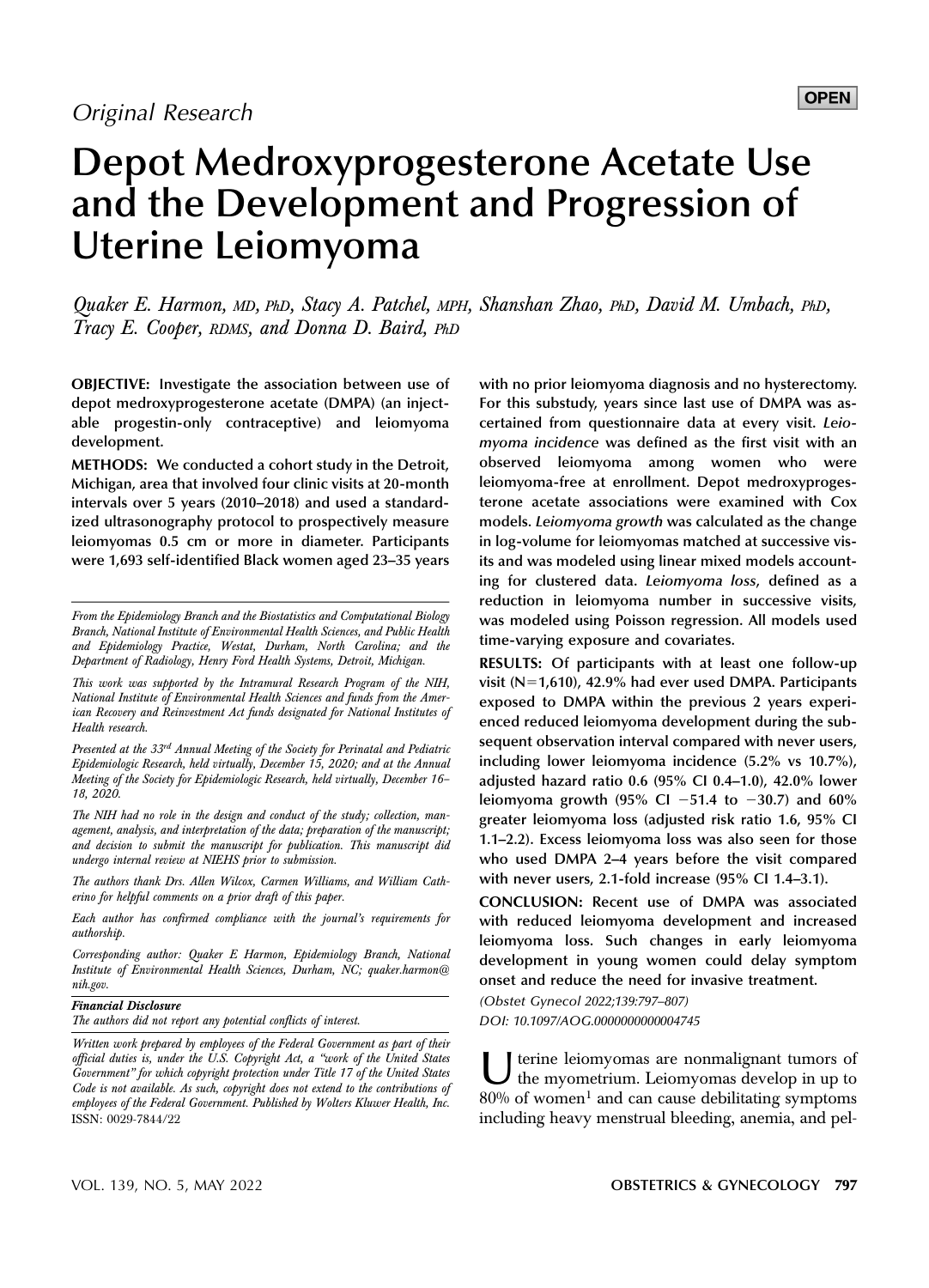vic pain.<sup>1</sup> These tumors are the leading indication for hysterectomy in the United States<sup>2</sup> and other countries. $3-5$  Medical and surgical treatment of leiomyomas can have adverse effects, may be at odds with childbearing goals, and leiomyomas may return after nonhysterectomy treatment. $6$  The identification of factors that may either reduce incidence or slow growth is vital to reducing the burden of this condition.

To date, few modifiable risk factors for leiomyomas have been identified, $^7$  and nearly all studies have relied on comparisons between women with and without clinically identified leiomyomas. Without standardized screening, as is typical for breast and cervical cancer, however, clinical diagnosis of leiomyomas will be dependent on symptomatology and access to care. As a result, many such "incident cases" will have had leiomyomas for years before diagnosis and many "noncases" will have leiomyomas that are not yet diagnosed. Longitudinal studies using ultrasonographic screening of a nonclinical population are needed for better ascertainment of factors associated with leiomyoma incidence and growth.

A factor with some prior evidence for reducing leiomyoma burden is depot medroxyprogesterone acetate (DMPA [Depo-Provera]), a long-acting, progestin-only injectable contraceptive.8–<sup>10</sup> However, the prior findings could have resulted from reverse causation or selection bias if DMPA was prescribed to treat symptoms of leiomyomas or if DMPA for contraception suppressed symptoms, delaying clinical diagnosis. In the current study, we conducted prospective standardized ultrasonographic screening over 5 years in a community sample of young women and examined the associations of DMPA use with leiomyoma incidence and growth.

SELF (the Study of Environment, Lifestyle & Fibroids) is a prospective cohort study of leiomyoma incidence and growth<sup>11</sup> with collection of a broad range of exposures, not limited to the primary factors of interest: reproductive-tract infections, vitamin D insufficiency and genetic ancestry. Given the higher leiomyoma burden and 10-year earlier age of onset for Black women compared with White women in the United States,<sup>12</sup> SELF enrollment was restricted to Black women. Participants self-identified the social construct of race by answering "yes" or "no" to "Black or African American" among a list of racial and ethnic categories. SELF recruited participants from the Detroit, Michigan area from 2010 to 2012 in collaboration with the Henry Ford Health System. Full

recruitment and eligibility criteria have been previously described<sup>11</sup> (Appendix 1, available online at <http://links.lww.com/AOG/C671>). Primary eligibility criteria were age 23 to 35 years, premenopausal, and no clinical diagnosis of leiomyomas. Enrolled participants completed all baseline activities including the first study ultrasonogram.

SELF enrolled 1,693 participants. After the enrollment visit, participants returned approximately every 20 months for a total of four visits. Study visits ended in 2018. Visits included collection of data using questionnaires, interviews, and a clinical visit for ultrasonographic examination and measurement of weight and height. Visits were delayed for pregnant participants until 3–4 months postpregnancy. Active engagement of participants through newsletters and an excellent study staff, resulted in a high retention rate. Participants who missed a follow-up were invited to the next follow-up. At the final study visit (visit 4), 91% completed data collection. Over the course of the study, 95% attended at least two study visits and 79% attended all four study visits (Appendix 1, [http://links.](http://links.lww.com/AOG/C671) [lww.com/AOG/C671](http://links.lww.com/AOG/C671)). The current analysis includes data from 1,610 women with at least one completed ultrasonogram during follow-up, providing at least one interval between ultrasonographic examinations for analysis.

SELF was approved by the institutional review boards of the National Institute of Environmental Health Sciences and Henry Ford Health Systems. All participants provided written informed consent and received stipends.<sup>11</sup>

SELF was designed to investigate associations with the primary outcomes of leiomyoma incidence and growth. Experienced ultrasonographers followed a study protocol $11,13$  for ultrasonographic examinations (Appendix 1,<http://links.lww.com/AOG/C671>) and were unaware of exposure status. Ultrasonography was conducted using a transvaginal approach, with the addition of a transabdominal approach if needed. The six largest leiomyomas 0.5 cm or more in any diameter were counted, localized, and measured, but most women had no more than two or three. Leiomyoma volume was calculated from three measured diameters using the ellipsoid formula and volumes from three separate passes through the uterus were averaged. Ultrasonographers noted problems with visualization (eg, calcifications, shadowing). Video and still images were archived, and an 8% sample for each ultrasonographer, oversampled for leiomyoma cases, was reviewed by the lead ultrasonographer (T.E.C.).

Incident leiomyoma cases were detected among women who were leiomyoma-free at baseline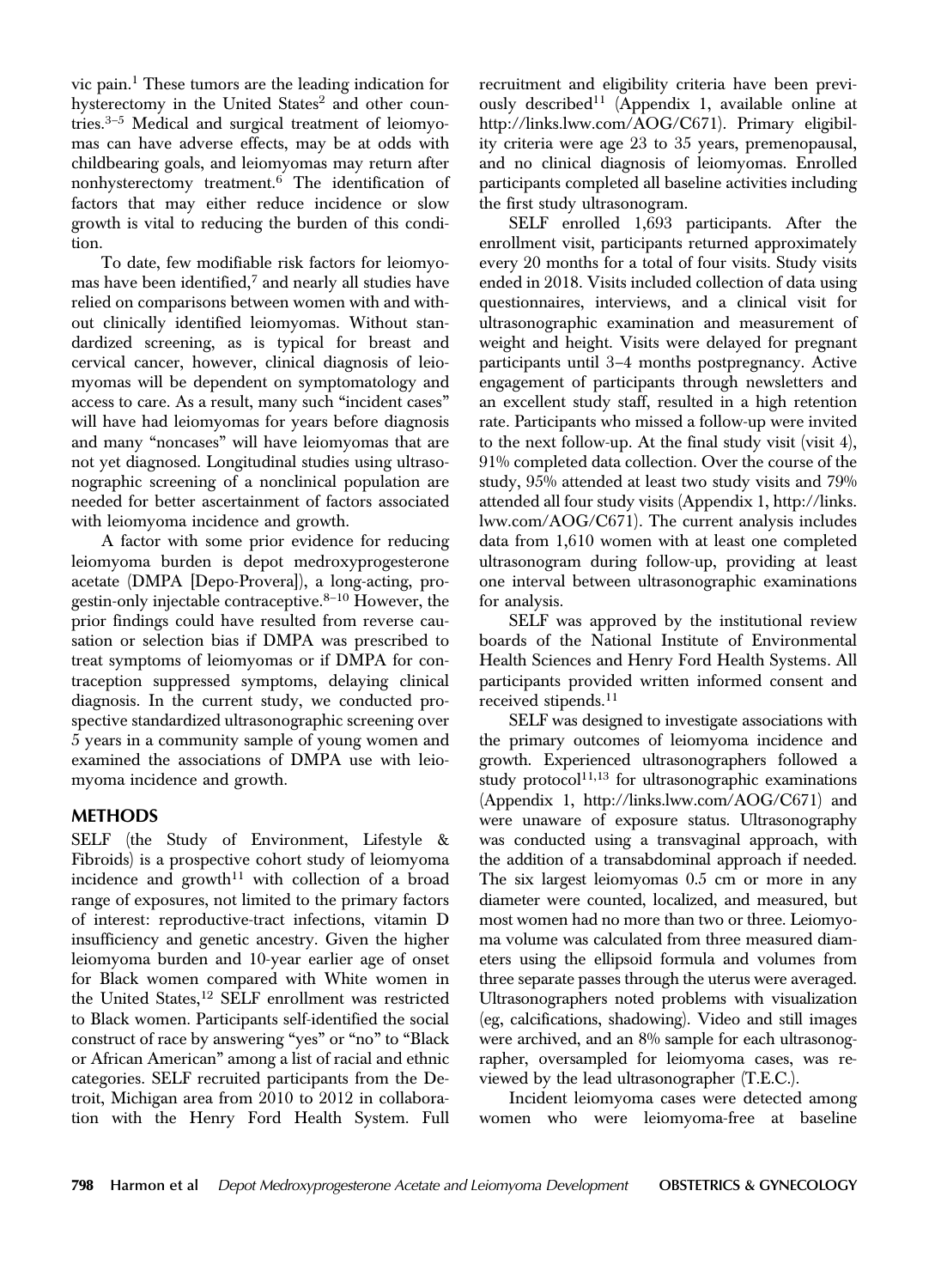$(n=1,246)$ . For analysis, visits with factors that impeded ultrasonographic visualization (eg, calcifications or shadowing, only a transabdominal ultrasonogram) were excluded (approximately 0.5% of ultrasonograms), resulting in incidence data for 1,232 participants (Fig. 1).

Leiomyoma growth (change in the natural logarithm of the tumor volume) was calculated for leiomyomas that could be matched across two successive visits. Matching individual leiomyomas across visits was completed by the lead ultrasonographer (T.E.C.) and one author (D.D.B.) based on archived images and leiomyoma location. Without a clear "match" at successive visits, a leiomyoma was considered "unmatched" and was not included in the analysis. No leiomyomas imaged after procedures such as myomectomy or uterine artery embolization were included. Change in volume was scaled to a growth rate per 18 months (median time between visits 19 months,  $25<sup>th</sup> - 75<sup>th</sup>$  percentile 18–21) by calculating daily growth rates and multiplying by 540. Growth data were also dichotomized into shrinking (decreasing volume) compared with nonshrinking leiomyomas. The growth analyses used data from 434 participants  $(n=1,359$  interval growth measurements from successive visits).

We also analyzed leiomyoma loss, defined as a decrease in leiomyoma number between two successive visits. Accurate counts can be difficult when leiomyomas are numerous, $14$  so this analysis was restricted to the 539 participants with at least two successive visits, four or fewer leiomyomas at the earlier



Fig. 1. Flow chart of intervals eligible for leiomyoma incidence and leiomyoma loss analyses. Percentages in exclusion boxes use eligible intervals in the preceding step as the denominator. Percentages in other boxes are based on 4,446 intervals. \*Incidence analysis includes participants with no leiomyomas detected at baseline and with successive ultrasonograms meeting quality standards. †Loss analysis includes intervals with fewer than five leiomyomas at the start of the interval and successive ultrasonograms meeting quality standards. Loss analysis includes women from the incidence analysis after they develop a leiomyoma.

Harmon. Depot Medroxyprogesterone Acetate and Leiomyoma Development. Obstet Gynecol 2022.

VOL. 139, NO. 5, MAY 2022 Harmon et al Depot Medroxyprogesterone Acetate and Leiomyoma Development 799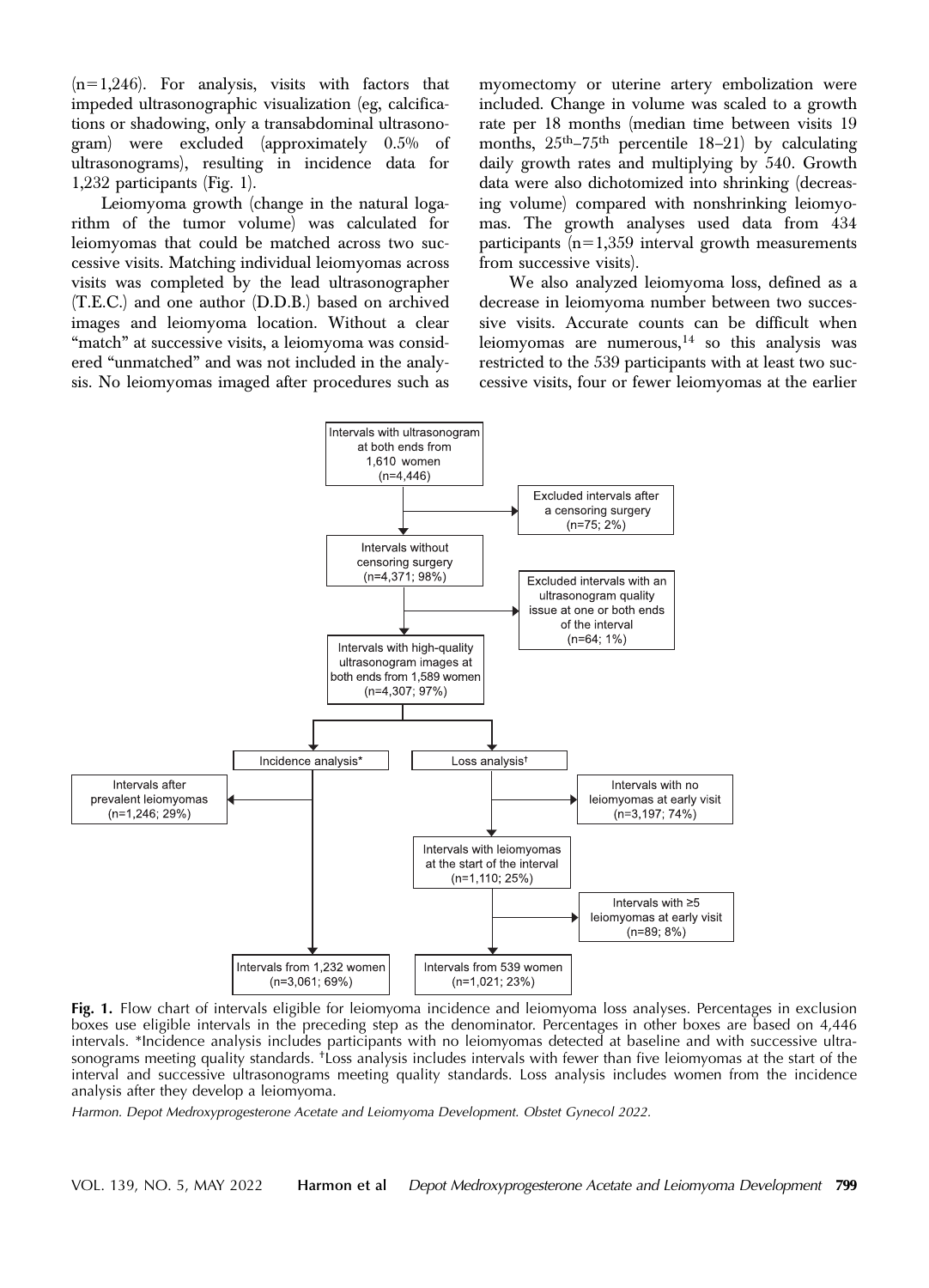visit, and no ultrasonographer report of impaired uterine visualization (Fig. 1). Intervals including or after a myomectomy, hysterectomy, or uterine artery embolization were also excluded. Leiomyoma loss includes shrinkage of leiomyomas below detection (0.5-cm diameter) and cannot be interpreted as completely resolved lesions.

At the enrollment visit, participants provided age at first and last use of DMPA and total lifetime months of use. At each follow-up visit participants reported any new or ongoing use of DMPA including months of use since the last study visit. At every visit we created an updated continuous measure of cumulative duration of use (months) up to the index visit and a variable for years since last use of DMPA. For women who used DMPA only before enrollment, we calculated the years since last use by subtracting age at last use from age at enrollment. For women who used DMPA during the study, we assigned age at last use at each follow-up visit based on the use of DMPA at the visit (current or past), months of use since the prior visit, and additional information on intervening pregnancies, postpartum use of DMPA, or use of other forms of hormonal contraceptives. When time since last use could not be identified with this information, the midpoint of the interval was assigned as the time of last use. For analysis, we categorized years since last use (0 to less than 2 years, 2 to less than 4 years, 4 to less than 8 years, 8 or more years) based on available sample size, aiming for more than 10 outcomes in every stratum. We updated the DMPA exposure variable and other time-varying factors at every visit.

These data on DMPA use did not allow us to accurately determine the duration of the most recent episode of use. Therefore, we focus on years since last use of DMPA. To confirm that observed associations were not restricted to participants with longer cumulative use, we conducted a secondary analysis. We modeled years since last use stratified by cumulative duration of use dichotomized into short-term (9 months or less) and long-term cumulative use (more than 9 months). We chose this cutpoint based on pharmacokinetic and contraceptive trial data for DMPA that show noncontraceptive changes, such as amenorrhea, are common after 9 months of use.<sup>15</sup>

The referent group for all analyses is Never Users of DMPA. Ever use of any form of hormonal contraceptives was common (86%) among SELF participants. At enrollment, ever use of estrogen-containing contraceptives was most frequent  $(81\%)^{16}$ ; 43% of participants had ever used DMPA, and most participants in SELF (57%) had used multiple types of hormonal contraceptives. Given these patterns, the referent group

includes participants who have only ever used non-DMPA hormonal contraceptives, as well as those who have never used any hormonal contraceptive. Current use of birth control pills, the other frequently used contraceptive, was explored as a potential confounder but was retained only for the leiomyoma growth outcome.

Because the literature on risk factors for leiomyomas is limited, we considered a wide range of covariates, and based final inclusions both on prior literature and evidence that the estimate for the DMPA exposure changed with adjustment for the covariate.<sup>17</sup> All covariates (except for age at menarche) were updated at each visit and were entered into models as time varying. Most were modeled categorically, using indicator variables, to allow for nonlinear associations (categories defined in the table footnotes); age and time between visits were continuous variables modeled as linear. Reproductive covariates considered were years since last birth, parity, age at menarche (ordinal), and current use of combined oral contraceptive. We estimated parity and years since last birth from the end of the interval between visits to incorporate events during the interval,<sup>18</sup> all other covariates were estimated at the beginning of the interval. Additional covariates considered were education, household income, current employment, body mass index (BMI, calculated as weight in kilograms divided by height in meters squared), and current smoking. For leiomyoma growth and loss models, leiomyoma volume and number of leiomyomas were included a priori based on prior work in this cohort.<sup>19</sup> Because minimal exposure and covariate data were missing (less than 0.5%), we anticipated minimal risk of selection bias and conducted complete case analyses.

Leiomyoma incidence associations with use of DMPA were modeled using a Cox regression, with age as the time scale to estimate hazard ratios and 95% CIs. Participants were included from age at enrollment until they had an incident leiomyoma detected at a study visit, non–leiomyoma-related hysterectomy, loss to follow-up, or the final study visit, whichever occurred first. The proportional hazards assumption was not violated based on a test of the interaction between DMPA exposure and age.

Leiomyoma growth was analyzed using linear mixed models to account for correlated growth among leiomyomas from the same woman and for the same leiomyoma over time as previously described19,20 (Appendix 1, [http://links.lww.com/](http://links.lww.com/AOG/C671) [AOG/C671\)](http://links.lww.com/AOG/C671). Plots of this estimated growth were constructed setting covariates at representative values.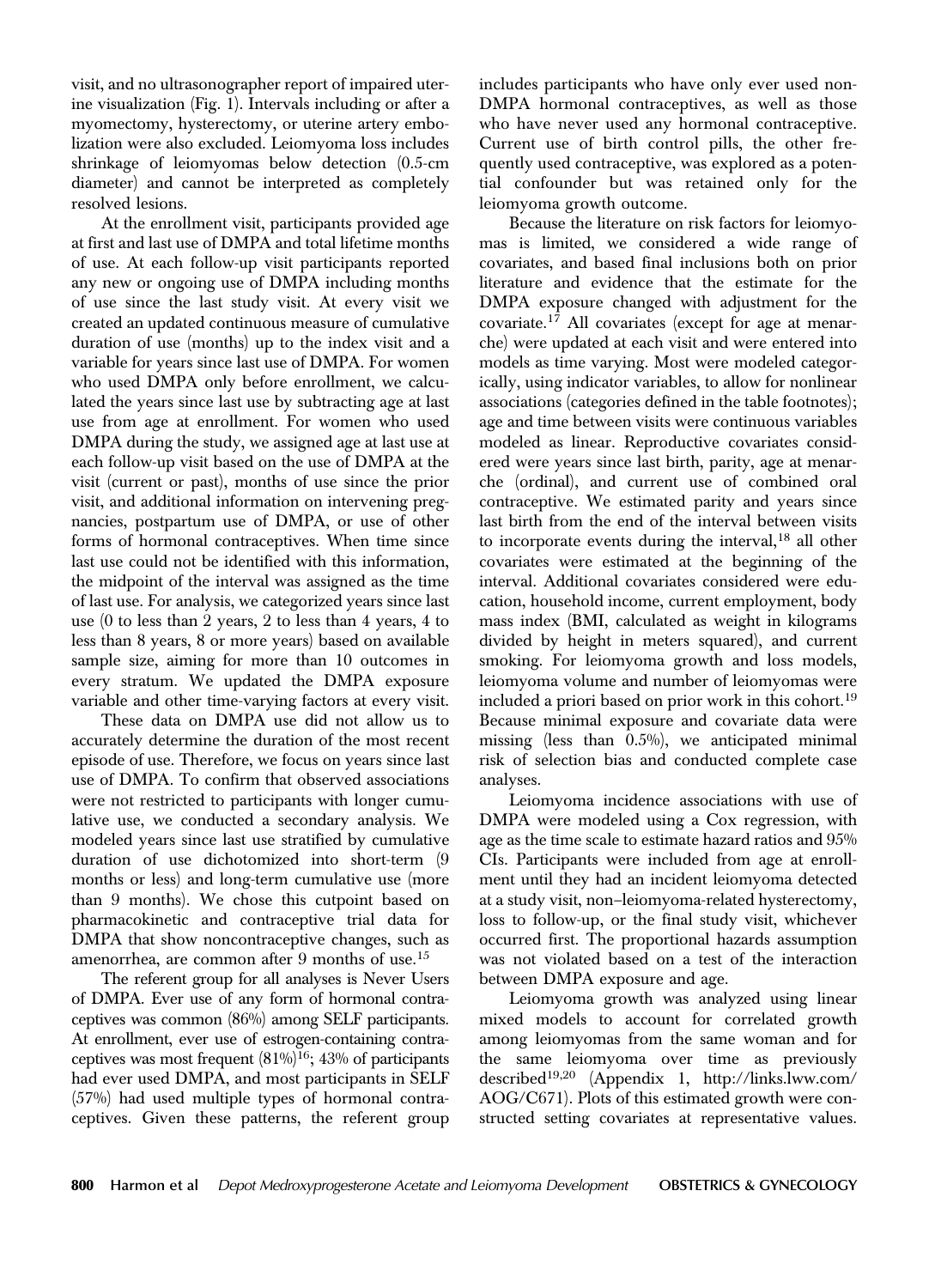For ease of interpretation, when comparing categories of DMPA exposure with never users we converted the model-based estimate of association  $(\beta)$  to an estimated percent difference in growth as  $(\exp(\beta)-1)\times$ 100 (Appendix 1, [http://links.lww.com/AOG/](http://links.lww.com/AOG/C671) [C671\)](http://links.lww.com/AOG/C671). The relative risk of leiomyoma shrinkage for DMPA exposed compared with unexposed leiomyomas was estimated using a Poisson model accounting for repeated observations per woman. Leiomyoma loss was modeled using a Poisson regression model accounting for multiple observations per woman to estimate risk ratios and 95% CIs with robust standard errors.

We conducted six sets of sensitivity analyses to explore residual confounding, model assumptions (including timing of leiomyoma incidence within an interval and the influence of statistical outliers for growth), and how much growth results might be influenced by exposure-related differences in leiomyoma number and size. To rule out residual confounding due to unmeasured differences between women who use DMPA and women who do not, we inspected the estimates for women who used DMPA 8 or more years before a given visit, a remote exposure unlikely to affect our measures of leiomyoma development. All analyses used SAS 9.4 (Cary, NC) with two-tailed hypothesis testing and alpha 0.05.

At enrollment, participants had a mean age of  $29\pm3.4$ years, 78.0% had at least some college education, 62.2% were employed, and 45.1% had a household income less than \$20,000. Almost a quarter of participants (23.9%) had BMIs of 40 or higher (Table 1). Almost half (42.9%) of participants had ever used DMPA; ever and never users of DMPA were generally similar to each other. Compared with never users, participants who had ever used DMPA at the baseline visit were more likely to have had a birth, have lower educational attainment and household income, and be current smokers (Table 1). Characteristics were similar for the participants in each leiomyoma outcome group (Appendix 2, available online at [http://links.](http://links.lww.com/AOG/C671) [lww.com/AOG/C671\)](http://links.lww.com/AOG/C671), except that age and percent nulliparous, both known risk factors for leiomyoma prevalence, were higher in the subset of participants analyzed for growth and for leiomyoma loss. Participants had a median  $(25<sup>th</sup> - 75<sup>th</sup>$  percentile) length of study participation of 4.8 years (4.7–5.0 years), with no difference by baseline DMPA exposure. Leiomyomas in this study, including undiagnosed leiomyomas detected at baseline and incident leiomyomas that developed during the study, were generally small.

The median  $(25<sup>th</sup>-75<sup>th</sup>$  percentile) volume of leiomyomas followed for growth was  $2.2 \text{ cm}^3$  (0.7–8.6 cm<sup>3</sup>), and the median  $(25<sup>th</sup>-75<sup>th</sup>$  percentile) volume of incident leiomyomas was  $0.7 \text{ cm}^3$  ( $0.25-1.8 \text{ cm}^3$ ). At enrollment, 22.7% of women had at least one leiomyoma (median 1,  $75<sup>th</sup>$  percentile 2); by the end of the study, 32.3% of women had leiomyomas (median 2,  $75<sup>th</sup>$  percentile 3).

Overall leiomyoma incidence between visits was 9.6%. In adjusted analyses, incidence differed little between ever and never DMPA users (Table 2); however, incidence did differ by years since last use. Recent use (within 2 years) was associated with reduced leiomyoma incidence (5.2%) compared with never users (10.7%), a 40% reduction in the adjusted risk of incident leiomyomas (adjusted hazard ratio [aHR]  $0.6$ ,  $95\%$  CI  $0.4-1.0$ ,  $P=.08$  (Table 2).

Ever users of DMPA had marginally lower leiomyoma growth per 18 months than never users: an estimated 10.0% lower growth per 18 months (95% CI  $-18.4\%$  to  $-0.8\%$  (Table 3). However, recent DMPA users (within 2 years of visit) had leiomyomas with markedly lower growth rates than never users  $(-42.0\%, 95\% \text{ CI } -51.4\% \text{ to } -30.7\%)$ . In fact, for recent users, tumor growth had essentially stopped  $(0.3\%$  change over 18 months, 95% CI -16.8 to 20.9%). This contrasts with never users whose leiomyomas increased an average of 72.8% in volume per 18 months (95% CI 55.5–92.1%) (Fig. 2 and Appendix 3 [Appendix 3 is available online at <http://links.lww.com/AOG/C671>]). Risk of shrinkage for leiomyomas exposed to DMPA within 2 years was twofold greater compared with never users (adjusted risk ratio [aRR] 2.0, 95% CI 1.4–2.9), with 40.4% (95% CI 28.0–58.4%) of leiomyomas in this DMPA exposure group showing shrinkage compared with 20.1% (95% CI 16.5–24.5%) of leiomyomas never exposed to DMPA (Appendix 4, available online at [http://](http://links.lww.com/AOG/C671) [links.lww.com/AOG/C671](http://links.lww.com/AOG/C671)).

Consistent with lower leiomyoma growth and higher leiomyoma shrinkage, those with ever DMPA use had a marginally higher crude leiomyoma loss  $(29.3\%)$  compared with never users  $(21.6\%)$  (Table 4). Those who used DMPA within 2 years or within 2–4 years of a visit had much higher estimated loss compared with never users: 60% (aRR 1.6, 95% CI 1.1– 2.2) and an estimated 110% increased risk of loss (aRR 2.1, 95% CI 1.4–3.1), respectively.

In the secondary analysis that evaluated the role of cumulative duration of DMPA use we found that both short-term (9 months or less) and long-term (more than 9 months) users showed similar results for the time since last use analyses with the exception that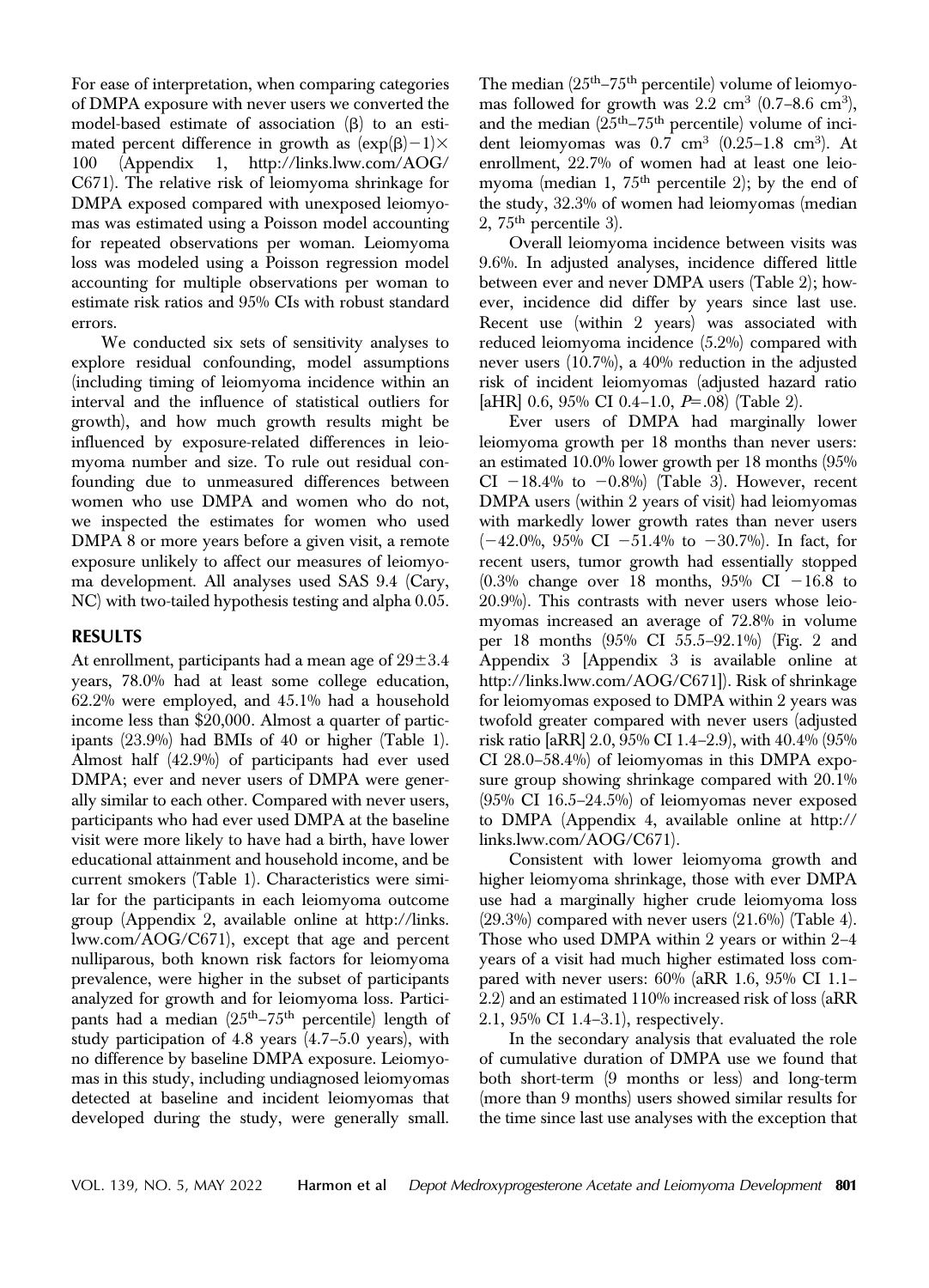| Table 1. Baseline Characteristics by Use of Depot Medroxyprogesterone Acetate: SELF (Study of |  |
|-----------------------------------------------------------------------------------------------|--|
| Environment, Lifestyle & Fibroids) Cohort, Detroit, Michigan, 2010–2012                       |  |

| Characteristic                                             | Overall        | Never Used DMPA  | Ever Used DMPA |  |
|------------------------------------------------------------|----------------|------------------|----------------|--|
| Count                                                      | 1,610 (100)    | 920 (57.1)       | 690 (42.9)     |  |
| Study participation (y)                                    | $4.8(4.7-5.0)$ | $4.8(4.7-5.0)$   | $4.8(4.7-5.0)$ |  |
| Age $(y)$                                                  |                |                  |                |  |
| $23 - 25$                                                  | 356 (22.1)     | 231 (25.1)       | 125(18.1)      |  |
| $26 - 28$                                                  | 407 (25.3)     | 236 (25.7)       | 171 (24.8)     |  |
| $29 - 31$                                                  | 439 (27.3)     | 231 (25.1)       | 208(30.1)      |  |
| $32 - 35$                                                  | 408 (25.3)     | 222(24.1)        | 186 (27.0)     |  |
| Highest education                                          |                |                  |                |  |
| High school or high school equivalency certificate or less | 353 (21.9)     | 149 (16.2)       | 204 (29.6)     |  |
| Some college, associate's degree, technical certificate    | 807 (50.2)     | 442 (48.0)       | 365(53.0)      |  |
| Bachelor's degree, master's degree, PhD                    | 449 (27.9)     | 329 (35.8)       | 120(17.4)      |  |
| Missing                                                    | 1              | $\boldsymbol{0}$ | 1              |  |
| Annual household income (\$)                               |                |                  |                |  |
| Less than $20,000$                                         | 721 (45.1)     | 356 (38.9)       | 365(53.4)      |  |
| 20,000-50,000                                              | 605 (37.9)     | 371 (40.6)       | 234 (34.2)     |  |
| More than 50,000                                           | 272 (17.0)     | 187(20.5)        | 85 (12.4)      |  |
| Missing                                                    | 12             | 6                | 6              |  |
| Employment status                                          |                |                  |                |  |
| On leave                                                   | 3(0.2)         | 1(0.1)           | 2(0.3)         |  |
| Unemployed                                                 | 605 (37.6)     | 295 (32.1)       | 310 (44.9)     |  |
| Employed                                                   | 1,002(62.2)    | 624 (67.8)       | 378 (54.8)     |  |
| BMI $(kg/m2)$                                              |                |                  |                |  |
| Lower than 25                                              | 318 (19.8)     | 178 (19.4)       | 140(20.3)      |  |
| $25 - 29.9$                                                | 331 (20.6)     | 174 (18.9)       | 157(22.8)      |  |
| $30 - 34.9$                                                | 310 (19.3)     | 190 (20.7)       | 120(17.4)      |  |
| $35 - 39.9$                                                | 267(16.6)      | 155(16.9)        | 112(16.2)      |  |
| 40 or higher                                               | 384 (23.9)     | 223 (24.2)       | 161(23.3)      |  |
| Age at menarche $(y)$                                      |                |                  |                |  |
| Younger than 11                                            | 297 (18.5)     | 159 (17.3)       | 138 (20.0)     |  |
| 11                                                         | 325 (20.2)     | 191 (20.8)       | 134 (19.4)     |  |
| 12                                                         | 430 (26.7)     | 261 (28.4)       | 169(24.5)      |  |
| 13                                                         | 274 (17.0)     | 165(17.9)        | 109(15.8)      |  |
| Older than 13                                              | 284 (17.6)     | 144 (15.7)       | 140(20.3)      |  |
| Gravidity and parity                                       |                |                  |                |  |
| Never pregnant                                             | 432 (26.8)     | 347 (37.7)       | 85 (12.3)      |  |
| 0 births                                                   | 192 (11.9)     | 145(15.8)        | 47(6.8)        |  |
| $1-2$ births                                               | 708 (44.0)     | 343 (37.3)       | 365 (52.9)     |  |
| 3 or more births                                           | 278 (17.3)     | 85(9.2)          | 193 (28.0)     |  |
| Years since last birth                                     |                |                  |                |  |
| Within 3                                                   | 363 (22.6)     | 170 (18.5)       | 193 (28.0)     |  |
| $3 - 4.9$                                                  | 207 (12.9)     | 88 (9.6)         | 119 (17.3)     |  |
| $5 - 9.9$                                                  | 289 (18.0)     | 120(13.0)        | 169(24.5)      |  |
| 10 or more                                                 | 127(7.9)       | 50(5.4)          | 77 (11.2)      |  |
| No birth                                                   | 624 (38.8)     | 492 (53.5)       | 132(19.1)      |  |
| Current smoker                                             |                |                  |                |  |
| Yes                                                        | 310 (19.3)     | 149 (16.2)       | 161(23.3)      |  |
| Using OCP at visit                                         |                |                  |                |  |
| Yes                                                        | 183 (11.4)     | 133 (14.5)       | 50(7.3)        |  |

DMPA, depot medroxyprogesterone acetate; BMI, body mass index; OCP, oral combined contraceptive pill. Data are n (%), median (1st–3rd quartile), or n.

short-term users showed no reduction in leiomyoma incidence (Appendix 5, available online at [http://](http://links.lww.com/AOG/C671) [links.lww.com/AOG/C671](http://links.lww.com/AOG/C671)).

Results of sensitivity analyses indicated that the potential biases that we evaluated cannot account for

our findings (Appendix 6, available online at [http://](http://links.lww.com/AOG/C671) [links.lww.com/AOG/C671](http://links.lww.com/AOG/C671)). In particular, the Cox model assumes that leiomyoma incidence occurs at the end of the interval. Assigning the leiomyoma incidence time to the midpoint of the interval does not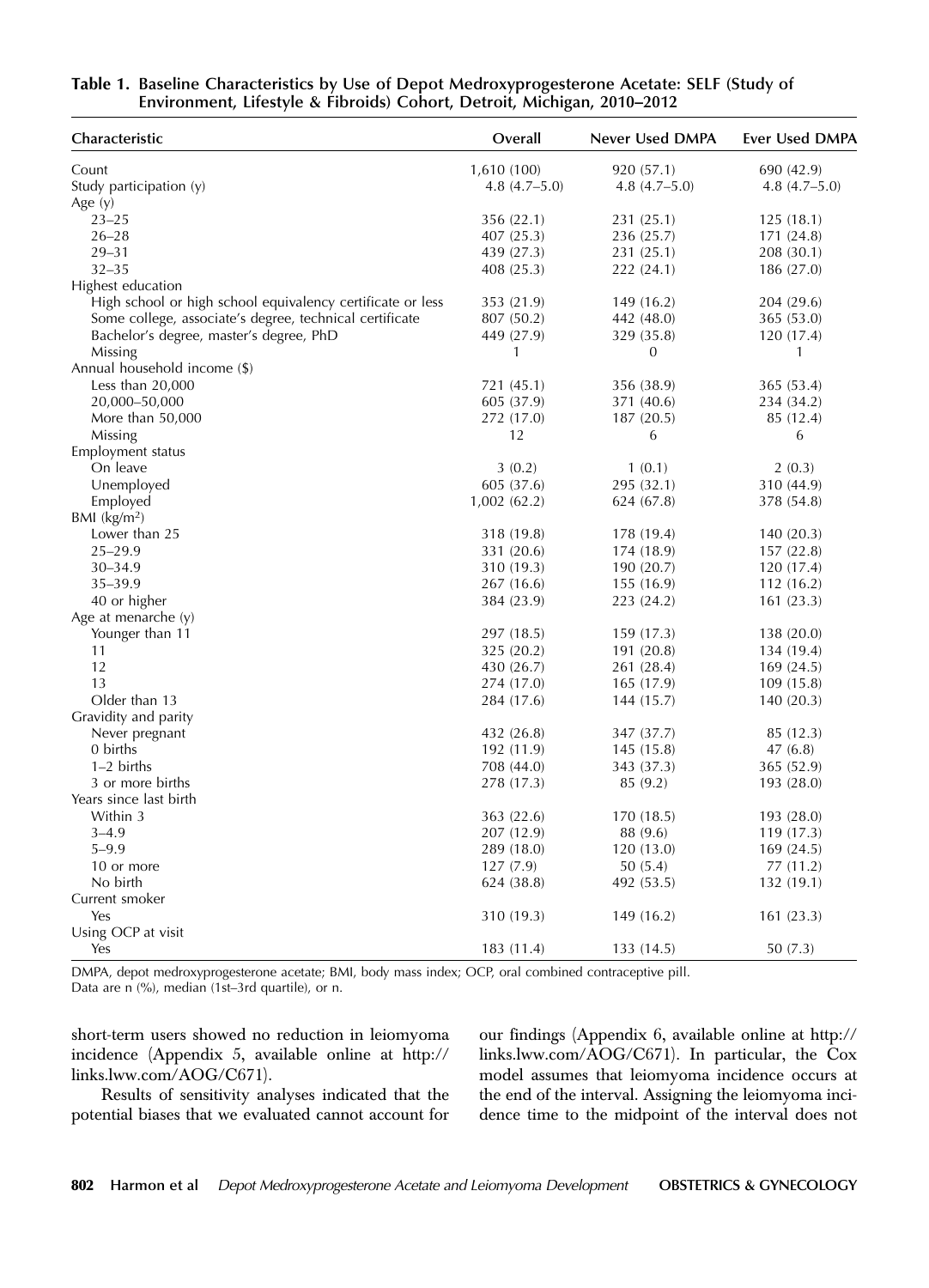|                                           | <b>Incident Case</b> | Person-Years | Hazard Ratio (95% CI) |                             |
|-------------------------------------------|----------------------|--------------|-----------------------|-----------------------------|
| <b>DMPA Exposure</b>                      |                      |              | Minimally Adjusted*   | Fully Adjusted <sup>+</sup> |
| Never (referent for all)                  | 171                  | 2,779        | Ref                   | Ref                         |
| Ever                                      | 124                  | 2,544        | $0.7(0.6-0.9)$        | $0.9(0.7-1.2)$              |
| Years since last use of DMPA <sup>#</sup> |                      |              |                       |                             |
| Within 2                                  | 20                   | 660          | $0.5(0.3-0.8)$        | $0.6~(0.4-1.0)^8$           |
| $2 - 3.9$                                 | 16                   | 317          | $0.8(0.5-1.4)$        | $1.0(0.6-1.8)$              |
| $4 - 7.9$                                 | 27                   | 604          | $0.8(0.5-1.1)$        | $0.9(0.6-1.4)$              |
| 8 or more                                 | 61                   | 963          | $0.8(0.6-1.1)$        | $1.1(0.8-1.5)$              |

Table 2. Exposure to Depot Medroxyprogesterone Acetate and Leiomyoma Incidence: SELF (Study of Environment, Lifestyle & Fibroids), Detroit, Michigan, 2010–2018 (n=1,232)

DMPA, depot medroxyprogesterone acetate; HR hazard ratio; Ref, referent.

Data are n or hazard ratio (95% CI).

\* Cox model with age as the time scale (starting at age of enrollment), with no further adjustment.

 $^+$  Cox model adjusted for time-varying parity (0,  $1-2$  births, 3 or more births), time since last birth (within 4 years, 4 or more years, including no births), body mass index (kg/m2) (lower than 25, 25–29.9, 30–34.9, 35–39.9, 40 or higher), current smoking (yes, no), and household income (less than \$20,000, \$20,000–50,000, more than \$50,000).  $*$  Reference is never use.

 ${}^{6}P=.08$ .

alter the estimate for incidence (aHR 0.6, 95% CI 0.4– 1.0). Use of DMPA (and for how long) may be influenced by unmeasured behavioral, clinical, societal, or socio-economic factors. To rule out unmeasured confounding by these factors, we explored the association with temporally remote use of DMPA (8 or more years since last use). These remote users will share many characteristics with other users of DMPA, but they should not have sufficient recent exposure to DMPA to show associations with leiomyoma development. We observed null results for those with 8 or more years since last use of DMPA suggesting that unmeasured factors associated with DMPA use are unlikely to be affecting our findings.

DISCUSSION In our prospective study of leiomyoma development, we found that use of DMPA within 2 years of an ultrasonographic visit was associated with reduced leiomyoma incidence during the subsequent interval, decreased leiomyoma growth, increased leiomyoma shrinkage, and substantial leiomyoma loss during the subsequent observation interval.

Prior research suggested protective effects of DMPA for leiomyomas but used less convincing study designs than the current prospective study. The Black Women's Health Study found a reduced hazard of incident self-reported leiomyoma diagnoses among current users of DMPA (aHR 0.6, 95% CI 0.4–0.9),<sup>9</sup> and a casecontrol study in Thailand found reduced prevalence of surgically confirmed leiomyomas among women who had ever used DMPA (odds ratio 0.4, 95% CI 0.4– 0.6).10 Additionally, baseline ultrasonographic data from our SELF study indicated lower leiomyoma prevalence

in current DMPA users compared with nonusers.<sup>8</sup> Although existing data on DMPA and leiomyoma growth are limited, in a pilot study of 20 women with clinically diagnosed leiomyomas and menorrhagia from South Africa, monthly treatment with DMPA for 6 months resulted in reduced leiomyoma volume.21

The internal consistency of our data on the associations between DMPA exposure and our various measures of leiomyoma development strengthens the plausibility of our findings. The timing of exposure relative to possible effects on leiomyoma development indicated that only the recent exposure (within 2 years) was important for incidence. Given that substantial growth of a lesion is required after initiation for a tumor to reach ultrasonogramdetectable size, the reduction in incidence could be secondary to DMPA effects on growth rather than effects primarily affecting tumor initiation. The extended exposure window we observed for associations with leiomyoma loss (within 4 years of visit), suggests that DMPA can have quite long-lasting biological effects, at least on the small tumors that dominated our sample. A prior study identified changes in blood flow and necrosis in rapidly shrinking leiomyomas.<sup>20</sup> Changes to blood supply or apoptosis pathways during active exposure to DMPA may initiate irreversible cascading events that lead to leiomyoma loss well after DMPA use ends.

At first glance, a protective effect for a progestin is unexpected given the critical roles that progesterone plays in positive leiomyoma growth, including cell proliferation, extracellular matrix formation and suppression of apoptosis (reviewed in Reis<sup>22</sup> and Bu- $\bar{\text{I}}$ un<sup>23</sup>); however, estradiol is instrumental in the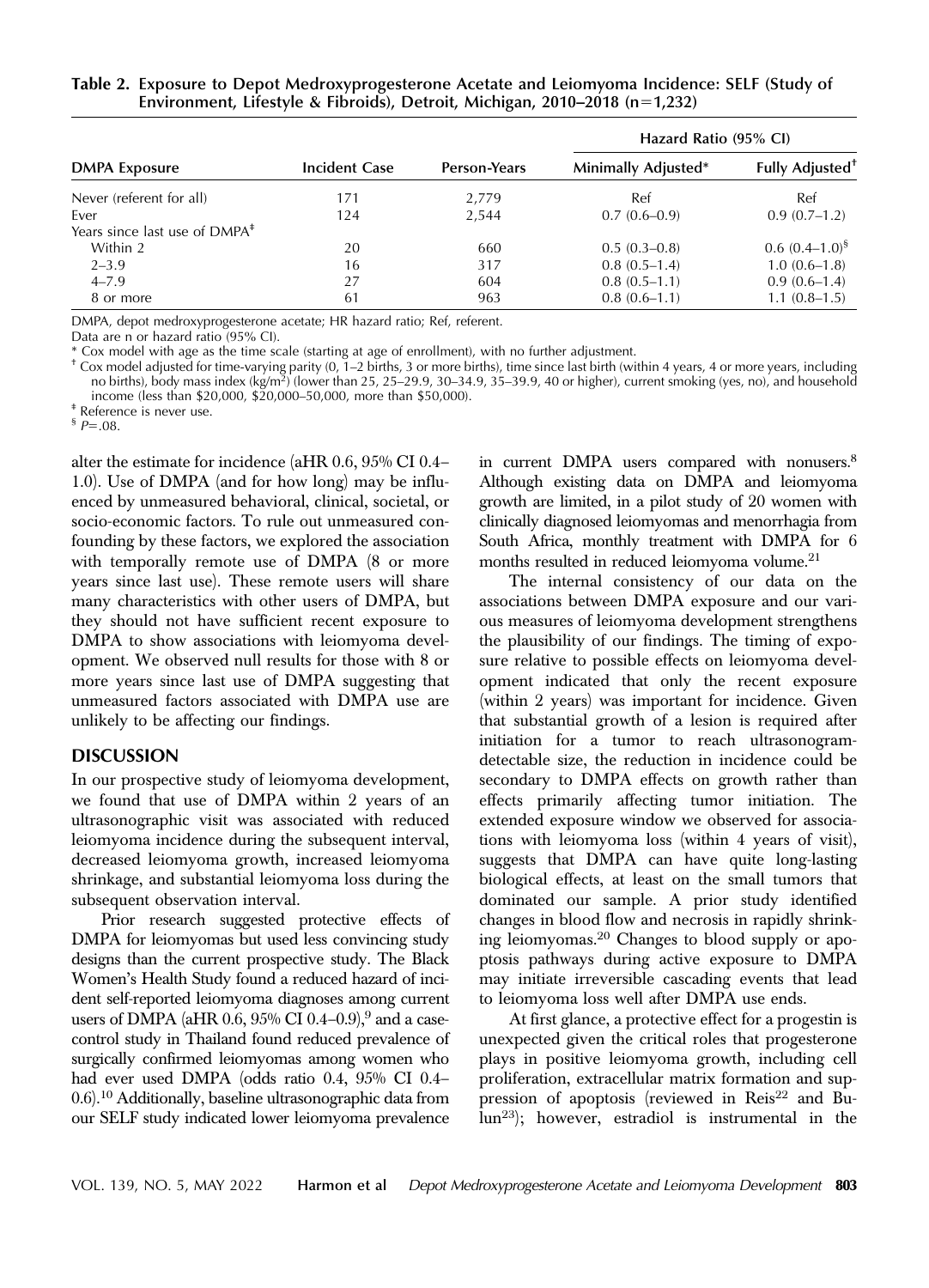|  | Table 3. Associations Between Depot Medroxyprogesterone Acetate Exposure and Leiomyoma Growth: |  |
|--|------------------------------------------------------------------------------------------------|--|
|  | SELF (Study of Environment, Lifestyle & Fibroids), Detroit, Michigan, 2010–2018 ( $n=434$ )    |  |

|                                           |                         | Estimated % Difference in Growth (95% CI) |                             |  |
|-------------------------------------------|-------------------------|-------------------------------------------|-----------------------------|--|
| <b>DMPA Exposure</b>                      | No. of Growth Intervals | Minimally Adjusted*                       | Fully Adjusted <sup>+</sup> |  |
| Never (referent for all)                  | 964                     | Ref                                       | Ref                         |  |
| Ever                                      | 395                     | $-11.3$ (-19.8 to -1.8)                   | $-10.0$ (-18.4 to -0.8)     |  |
| Years since last use of DMPA <sup>#</sup> |                         |                                           |                             |  |
| Within 2                                  | 75                      | $-45.3$ (-54.3 to -34.5)                  | $-42.0$ (-51.4 to -30.7)    |  |
| $2 - 3.9$                                 | 28                      | $-10.4$ ( $-32.4$ to 18.8)                | $-12.0$ ( $-33.2$ to 15.8)  |  |
| $4 - 7.9$                                 | 63                      | 4.8 $(-14.0 \text{ to } 27.6)$            | $6.8$ (-11.9 to 29.6)       |  |
| 8 or more                                 | 229                     | $1.8$ (-10.0 to 15.2)                     | $0.6$ (-10.7 to 13.3)       |  |

DMPA, depot medroxyprogesterone acetate; Ref, referent.

\* Minimally adjusted model includes volume of leiomyoma (cm<sup>3</sup>) (less than 0.5, 0.5–4.19, 4.2–14.0, greater than 14.1), number of leiomyomas (ordinal 1, 2, 3, 4 or more), and age (continuous).

<sup>+</sup> Fully adjusted models further adjust for years since last birth (within 5 years, 5 or more years, including no birth), income (less than \$20,000, \$20–50,000, more than \$50,000), employment (employed yes or no), current use of oral contraceptive (yes or no), and age at menarche (ordinal younger than 11, 11, 12, 13, older than 13 years).  $*$  Referent is never use.

effect of progesterone through the upregulation of progesterone receptor expression,  $24,25$  and use of DMPA results in hypoestrogenism.<sup>26</sup> Any resulting reduction in progesterone receptor expression could diminish responsiveness of the tissues to endogenous progesterone as well as the exogenous progestin.

The biological activity of endogenous progesterone and synthetic progestins (reviewed in Hapgood et  $al<sup>27</sup>$ ) differ in ways that are both progestin and tissue specific. For instance, in lung carcinoma and embryonic kidney cells, medroxyprogesterone acetate has heightened affinity and potency for the glucocorticoid receptor compared with progesterone.<sup>28</sup> Also, in endometrial stromal fibroblasts, treatment with medroxyprogesterone acetate resulted in differential expression of almost 150 genes compared with progesterone.29 Given these important biological differences, mechanistic studies of myometrial and leiomyoma tissue obtained from women with different exposures to DMPA are needed to investigate the biological pathways at play.



Fig. 2. Estimated growth\* per 18 months for depot medroxyprogesterone acetate (DMPA) use (never and categories of years since last use). Estimated percent growth (solid circle) and 95% CI (solid lines) per 18 months from an adjusted linear mixed model by categories of years since last use of DMPA. Observations from 433 participants (1,351 pairs of matched leiomyomas). Exposure to DMPA within 2 years results in no growth. Never exposure to DMPA or exposure to DMPA more than 2 years ago results in strong positive growth (an average 52–85% increase in volume per 18 months). \*Estimated with covariate values based on the categories with the highest sample frequencies: volume of leiomyoma at start of interval 0.5 to less than 4.2 cm<sup>3</sup>, 32 years old, two leiomyomas, employed, income less than \$20,000, no birth within 5 years, age 12 years at menarche, no use of oral contraceptive at visit. For ease of interpretation, the estimated mean change in volume per 18 months ( $\mu$ ) from the fitted model was transformed to percent growth per 18 months ( $\exp(\mu)$ -1)\*100 (Appendix 1, available online at [http://links.lww.com/AOG/C671\)](http://links.lww.com/AOG/C671).

Harmon. Depot Medroxyprogesterone Acetate and Leiomyoma Development. Obstet Gynecol 2022.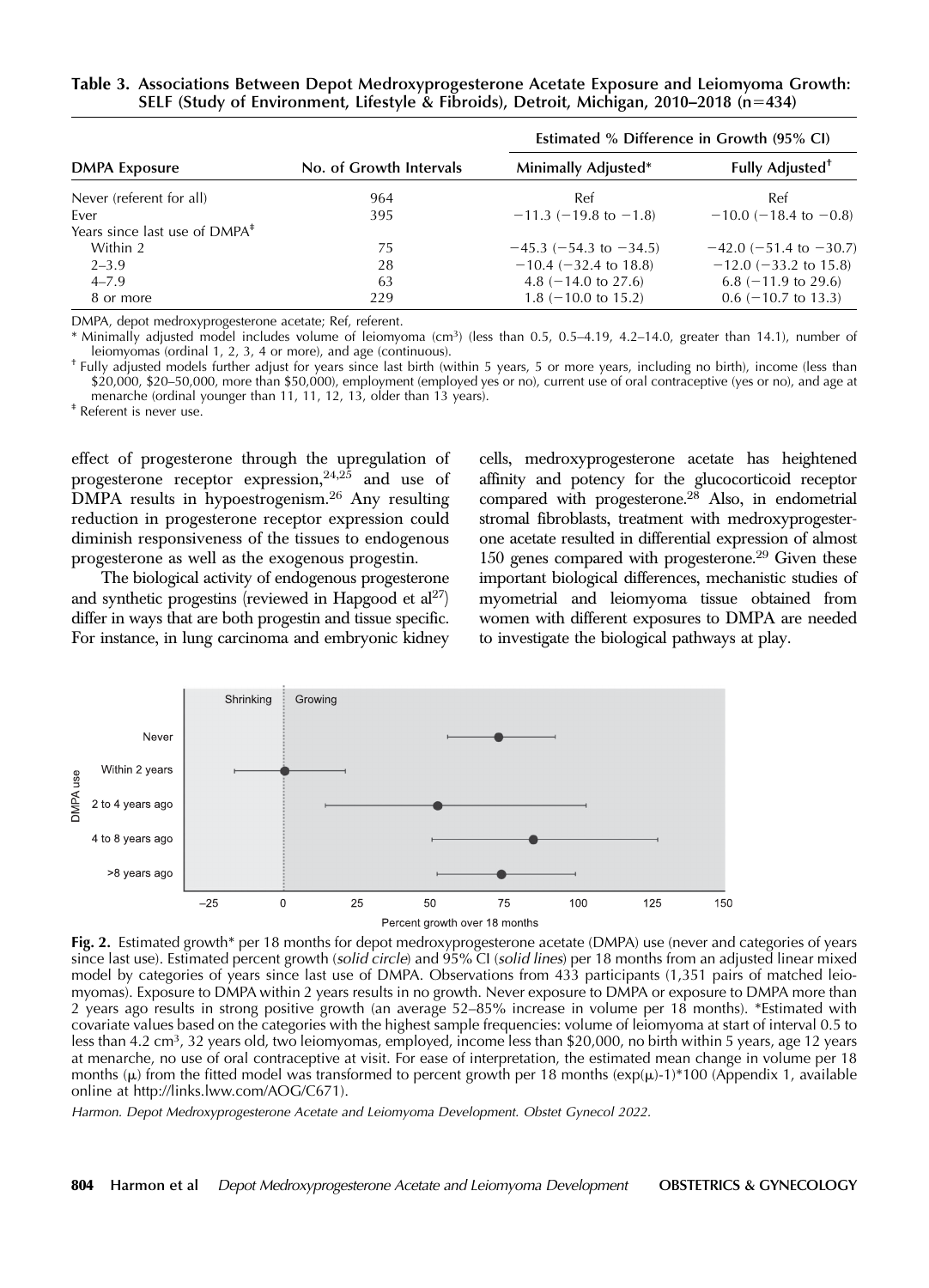## Table 4. Associations Between Depot Medroxyprogesterone Acetate Exposure and Leiomyoma Loss: SELF (Study of Environment, Lifestyle & Fibroids), Detroit, Michigan, 2010–2018 (n=539)

|                                            |                               | Risk Ratio (95% CI)             |                                    |  |
|--------------------------------------------|-------------------------------|---------------------------------|------------------------------------|--|
| <b>DMPA Exposure</b>                       | No. Loss/No. Exposed $(\%)^*$ | Minimally Adjusted <sup>®</sup> | <b>Fully Adjusted</b> <sup>*</sup> |  |
| Never (referent for all)                   | 143/663 (21.6)                | Ref                             | Ref                                |  |
| Ever                                       | 105/358 (29.3)                | $1.3(1.1-1.7)$                  | $1.3$ $(1.0-1.6)^{s}$              |  |
| Years since last use of DMPA <sup>II</sup> |                               |                                 |                                    |  |
| Within 2                                   | 32/83 (38.6)                  | $1.8(1.3-2.4)$                  | $1.6(1.1-2.2)$                     |  |
| $2 - 3.9$                                  | 16/32(50.0)                   | $2.3(1.6-3.4)$                  | $2.1(1.4-3.1)$                     |  |
| $4 - 7.9$                                  | 17/60 (28.3)                  | $1.2(0.8-1.9)$                  | $1.2(0.8-1.9)$                     |  |
| 8 or more                                  | 39/182 (21.4)                 | $1.0(0.7-1.3)$                  | $0.9(0.7-1.3)$                     |  |

DMPA, depot medroxyprogesterone acetate.

\* Count of women with a reduced number of leiomyomas in a successive visit/number of follow-up visits.

<sup>†</sup> Minimally adjusted model is adjusted for number of leiomyomas (ordinal 1, 2, 3 or more), largest leiomyoma volume (cm<sup>3</sup>) (less than 0.5, 0.5 to less than 4.2, 4.2–33.5, greater than 33.5), age at visit (continuous),

# Fully adjusted models further adjust for years since last birth (within 4 years, 4 or more years, including no birth), BMI (kg/m<sup>2</sup>) (lower than 25, 25–29.9, 30–34.9, 35–39.9, 40 or higher), and education (high school or less, more than high school).  $\frac{6}{5}P=0.049$ .

 $\parallel$  Referent is never use.

Our study has limitations. First, we lack accurate data on duration of the last episode of DMPA use. However, we have reasonably good data on time since last DMPA use. Recall accuracy of hormonal contraceptive use has been reported to be high, and we collected these data using a detailed telephone interview, which enhances data quality.<sup>30</sup> Measurement error in the time since last DMPA use is unavoidable because we collected age at last use instead of date at last use. Nevertheless, the exposure showing strong associations with leiomyoma development was recent use, which is likely to be wellremembered. Further study with prospective followup of first-time DMPA users who will continue to use for variable periods of time would be valuable for evaluating the importance of length of DMPA use. Secondly, as with other studies of leiomyoma growth, our analyses rely on leiomyomas that could be tracked over time; lost leiomyomas are not included, which results in an overestimation of positive growth. Nevertheless, we were able to expand the growth findings in a clinically meaningful way by analyzing leiomyoma loss as a separate outcome. Thirdly, ultrasonography introduces measurement error that is greater for smaller leiomyomas.<sup>13</sup> We address this limitation by accounting for differences in measurement error by leiomyoma size in our model (Appendix 1,<http://links.lww.com/AOG/C671>).

Our study's unique strengths include a large community sample with prospective ultrasonographic screening and examination of multiple aspects of leiomyoma development. Additionally, a focus on Black women allowed us to generate estimates relevant to the group experiencing the greater burden of this health condition. Finally, multiple sensitivity analyses indicated that our results are robust to alterations in model specification and assumptions. Importantly, unmeasured differences between women who use and those who do not use DMPA cannot explain our results. Given the prospective study design among women with no previous diagnosis of leiomyomas, our results for leiomyoma incidence should be widely generalizable. However, examination of leiomyoma growth in a sample with more large leiomyomas is needed to assess generalizability of our leiomyoma growth results.

Depot medroxyprogesterone acetate was approved for contraception by the U.S. Food and Drug Administration in 1992; thus, it was available as our study cohort came of age. Depot medroxyprogesterone acetate is currently used by 2% of women in the United States $31$  and is more commonly used by African American women (12% of those using any form of contraceptive<sup>32</sup>). In other parts of the world, usage can range as high as  $23\%$ .<sup>33</sup> A highly effective form of contraception, DMPA does have adverse effects that can result in high discontinuation rates, 34 and the U.S. Food and Drug Administration (but not the American College of Obstetricians and Gynecologists) has recommended that continuous use not exceed 2 years to limit possible bone loss. $35$  Our findings point to potential noncontraceptive benefits of DMPA. Nevertheless, use of DMPA as a treatment to optimally prevent leiomyomas or delay symptoms will need further study. Individual choice of type of contraception must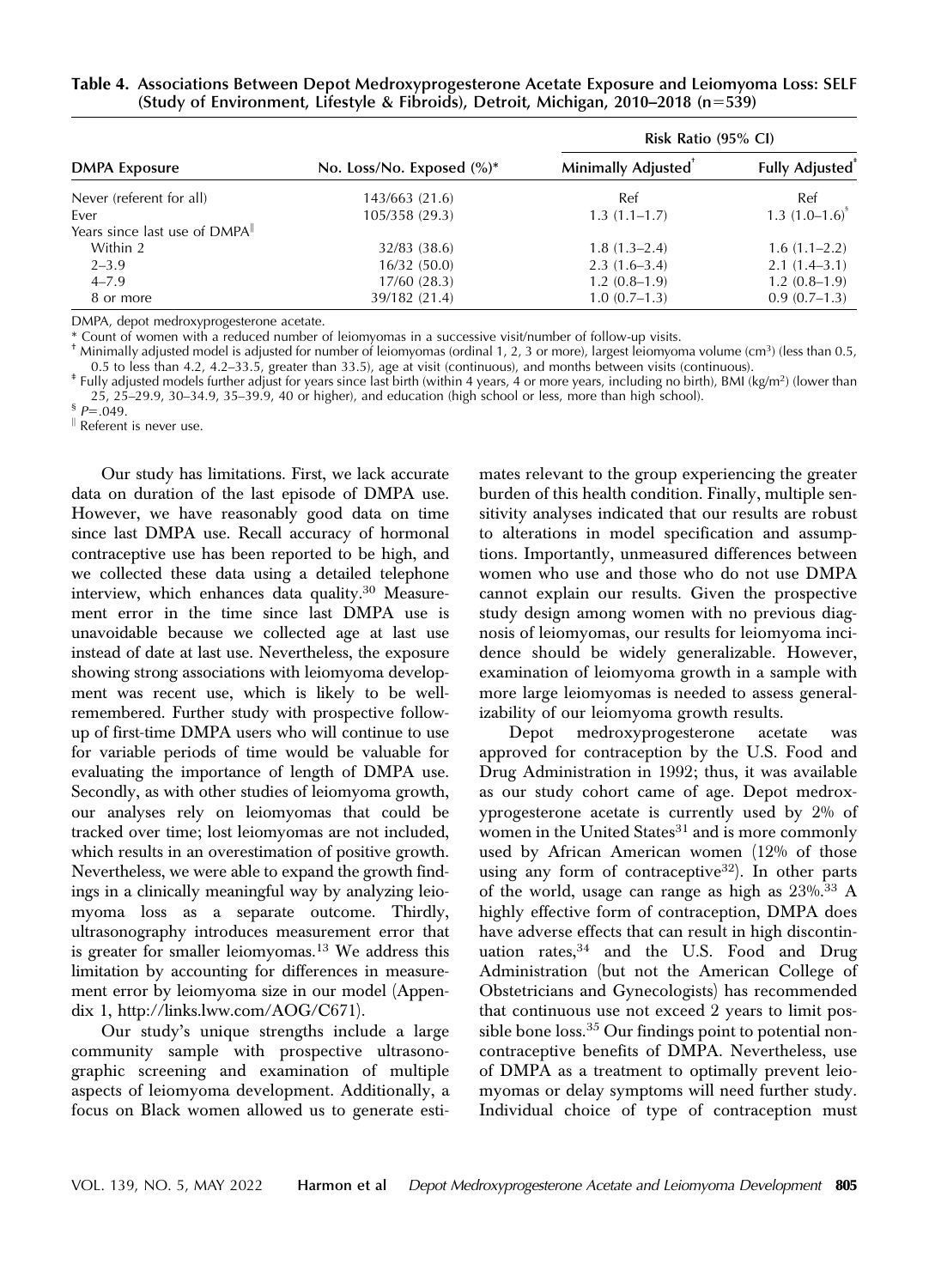always balance multiple personal and medical risks and benefits.

In conclusion, we find that use of DMPA is associated with reduction in leiomyoma incidence and growth, with concomitant leiomyoma shrinkage and loss. Use of DMPA may limit early leiomyoma development, which could delay symptom progression and reduce the need for invasive treatment.

## REFERENCES

- 1. Baird DD, Dunson DB, Hill MC, Cousins D, Schectman JM. High cumulative incidence of uterine leiomyoma in Black and White women: ultrasound evidence. Am J Obstet Gynecol 2003;188:100–7. doi: 10.1067/mob.2003.99
- 2. Cohen SL, Vitonis AF, Einarsson JI. Updated hysterectomy surveillance and factors associated with minimally invasive hysterectomy. JSLS 2014;18:e2014.00096. doi: 10.4293/jsls.2014. 00096
- 3. Canadian Institute for Health Information. Health indicators 2010. Accessed Feb 25, 2021. [https://secure.cihi.ca/free\\_prod](https://secure.cihi.ca/free_products/Healthindicators2010_en.pdf)[ucts/Healthindicators2010\\_en.pdf](https://secure.cihi.ca/free_products/Healthindicators2010_en.pdf)
- 4. Edler KM, Tamussino K, Fülöp G, Reinstadler E, Neunteufel W, Reif P, et al. Rates and routes of hysterectomy for benign indications in Austria 2002 - 2014. Geburtshilfe Frauenheilkd 2017;77:482–6. doi: 10.1055/s-0043-107784
- 5. Abe E, Omo-Aghoja LO. A decade of hysterectomy in a tertiary hospital in urban Niger-Delta region of Nigeria. Niger J Clin Pract 2008;11:359–63.
- 6. Management of symptomatic uterine leiomyomas. ACOG Practice Bulletin No. 228. American College of Obstetricians and Gynecologists. Obstet Gynecol 2021;137:e100–15. doi: 10. 1097/aog.0000000000004401
- 7. Wise LA, Laughlin-Tommaso SK. Epidemiology of uterine fibroids: from menarche to menopause. Clin Obstet Gynecol 2016;59:2–24. doi: 10.1097/grf.0000000000000164
- 8. Harmon QE, Baird DD. Use of depot medroxyprogesterone acetate and prevalent leiomyoma in young African American women. Hum Reprod 2015;30:1499–504. doi: 10.1093/humrep/dev069
- 9. Wise LA, Palmer JR, Harlow BL, Spiegelman D, Stewart EA, Adams-Campbell LL, et al. Reproductive factors, hormonal contraception, and risk of uterine leiomyomata in African-American Women: a prospective study. Am J Epidemiol 2004;159:113–23. doi: 10.1093/aje/kwh016
- 10. Lumbiganon P, Rugpao S, Phandhu-fung S, Laopaiboon M, Vudhikamraksa N, Werawatakul Y. Protective effect of depotmedroxyprogesterone acetate on surgically treated uterine leiomyomas: a multicentre case-control study. BJOG 1996;103: 909–14. doi: 10.1111/j.1471-0528.1996.tb09911.x
- 11. Baird DD, Harmon QE, Upson K, Moore KR, Barker-Cummings C, Baker S, et al. A prospective, ultrasound-based study to evaluate risk factors for uterine fibroid incidence and growth: methods and results of recruitment. J Womens Health (Larchmt) 2015;24:907–15. doi: 10.1089/jwh.2015.5277
- 12. Laughlin SK, Baird DD, Savitz DA, Herring AH, Hartmann KE. Prevalence of uterine leiomyomas in the first trimester of pregnancy: an ultrasound-screening study. Obstet Gynecol 2009;113:630–5. doi: 10.1097/AOG.0b013e318197bbaf
- 13. Moshesh M, Peddada SD, Cooper T, Baird D. Intraobserver variability in fibroid size measurements: estimated effects on

assessing fibroid growth. J Ultrasound Med 2014;33:1217–24. doi: 10.7863/ultra.33.7.1217

- 14. Dueholm M, Lundorf E, Hansen ES, Ledertoug S, Olesen F. Accuracy of magnetic resonance imaging and transvaginal ultrasonography in the diagnosis, mapping, and measurement of uterine myomas. Am J Obstet Gynecol 2002;186:409–15. doi: 10.1067/mob.2002.121725
- 15. Hubacher D, Lopez L, Steiner MJ, Dorflinger L. Menstrual pattern changes from levonorgestrel subdermal implants and DMPA: systematic review and evidence-based comparisons. Contraception 2009;80:113–8. doi: 10.1016/j.contraception. 2009.02.008
- 16. Hoffman SR, Nicholson WK, Smith JS, Jonsson Funk M, Hudgens MG, Poole C, et al. Reasons for hormonal contraceptive use in a cohort of African-American women living in the Detroit area. Contraception 2020;102:346–8. doi: 10.1016/j.contraception.2020.07.093
- 17. Mickey RM, Greenland S. The impact of confounder selection criteria on effect estimation. Am J Epidemiol 1989;129:125–37. doi: 10.1093/oxfordjournals.aje.a115101
- 18. Laughlin SK, Hartmann KE, Baird DD. Postpartum factors and natural fibroid regression. Am J Obstet Gynecol 2011;204:496. e1–6. doi: 10.1016/j.ajog.2011.02.018
- 19. Baird DD, Patchel SA, Saldana TM, Umbach DM, Cooper T, Wegienka G, et al. Uterine fibroid incidence and growth in an ultrasound-based, prospective study of young African Americans. Am J Obstet Gynecol 2020;223:402.e1–18. doi: 10. 1016/j.ajog.2020.02.016
- 20. Peddada SD, Laughlin SK, Miner K, Guyon JP, Haneke K, Vahdat HL, et al. Growth of uterine leiomyomata among premenopausal Black and White women. Proc Natl Acad Sci U S A 2008;105:19887–92. doi: 10.1073/pnas.0808188105
- 21. Venkatachalam S, Bagratee JS, Moodley J. Medical management of uterine fibroids with medroxyprogesterone acetate (Depo Provera): a pilot study. J Obstet Gynaecol 2004;24:798–800. doi: 10.1080/01443610400009543
- 22. Reis FM, Bloise E, Ortiga-Carvalho TM. Hormones and pathogenesis of uterine fibroids. Best Pract Res Clin Obstet Gynaecol 2016;34:13–24. doi: 10.1016/j.bpobgyn.2015.11.015
- 23. Bulun SE, Moravek MB, Yin P, Ono M, Coon JS 5th, Dyson MT, et al. Uterine leiomyoma stem cells: linking progesterone to growth. Semin Reprod Med 2015;33:357–65. doi: 10.1055/s-0035-1558451
- 24. Ishikawa H, Ishi K, Serna VA, Kakazu R, Bulun SE, Kurita T. Progesterone is essential for maintenance and growth of uterine leiomyoma. Endocrinology 2010;151:2433–42. doi: 10. 1210/en.2009-1225
- 25. Hill GD, Moore AB, Kissling GE, Flagler ND, Ney E, Cline JM, et al. Effects of hormonally active agents on steroid hormone receptor expression and cell proliferation in the myometrium of ovariectomized macaques. Toxicol Pathol 2011;39: 508–15. doi: 10.1177/0192623311401045
- 26. Miller L, Patton DL, Meier A, Thwin SS, Hooton TM, Eschenbach DA. Depomedroxyprogesterone-induced hypoestrogenism and changes in vaginal flora and epithelium. Obstet Gynecol 2000;96:431–9. doi: 10.1016/s0029-7844(00)00906-6
- 27. Hapgood JP, Kaushic C, Hel Z. Hormonal contraception and HIV-1 acquisition: biological mechanisms. Endocr Rev 2018; 39:36–78. doi: 10.1210/er.2017-00103
- 28. Koubovec D, Ronacher K, Stubsrud E, Louw A, Hapgood JP. Synthetic progestins used in HRT have different glucocorticoid agonist properties. Mol Cell Endocrinol 2005;242:23–32. doi: 10.1016/j.mce.2005.07.001